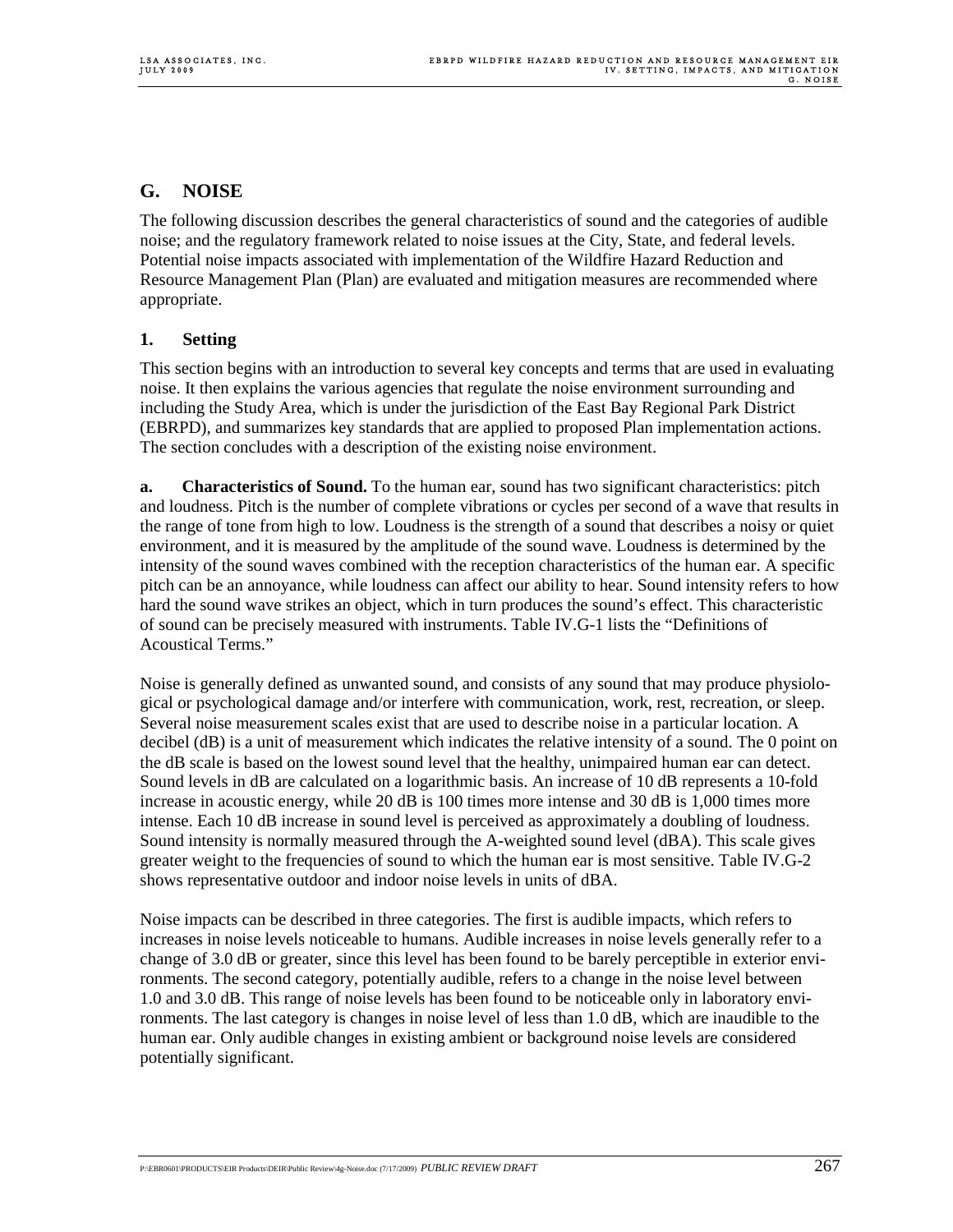| <b>Term</b>                               | <b>Definition</b>                                                                                   |
|-------------------------------------------|-----------------------------------------------------------------------------------------------------|
| Decibel, $\overline{dB}$                  | A unit of measure that denotes the ratio between two quantities proportional to power; the          |
|                                           | number of decibels is 10 times the logarithm (to the base 10) of this ratio.                        |
| Frequency, Hz                             | Of a function periodic in time, the number of times that the quantity repeats itself in one second  |
|                                           | (i.e., number of cycles per second).                                                                |
| A-Weighted Sound                          | The sound level obtained by use of A-weighting. The A-weighting filter de-emphasizes the very       |
| Level, dBA                                | low and very high frequency components of the sound in a manner similar to the frequency            |
|                                           | response of the human ear and correlates well with subjective reactions to noise.                   |
|                                           | All sound levels in this report are A-weighted, unless noted otherwise.                             |
| $L_{02}$ , $L_{08}$ , $L_{50}$ , $L_{90}$ | The fast A-weighted noise levels equaled or exceeded by a fluctuating sound level at 2 percent,     |
|                                           | 8 percent, 50 percent, and 90 percent of a stated time period.                                      |
| <b>Equivalent Continuous</b>              | The level of a steady sound that, in a stated time period and at a stated location, has the same A- |
| Noise Level, $L_{eq}$                     | weighted sound energy as the time-varying sound.                                                    |
| <b>Community Noise</b>                    | The 24-hour A-weighted average sound level from midnight to midnight, obtained after the            |
| Equivalent Level,                         | addition of 5 decibels to sound levels occurring in the evening from 7:00 p.m. to 10:00 p.m. and    |
| <b>CNEL</b>                               | after the addition of 10 decibels to sound levels occurring in the night between 10:00 p.m. and     |
|                                           | $7:00$ a.m.                                                                                         |
| Day/Night Noise Level,                    | The 24-hour A-weighted average sound level from midnight to midnight, obtained after the            |
| $L_{dn}$                                  | addition of 10 decibels to sound levels occurring in the night between 10:00 p.m. and 7:00 a.m.     |
| $L_{\rm max}$ , $L_{\rm min}$             | The maximum and minimum A-weighted sound levels measured on a sound level meter, during             |
|                                           | a designated time interval, using fast time averaging.                                              |
| <b>Ambient Noise Level</b>                | The all-encompassing noise associated with a given environment at a specified time, usually a       |
|                                           | composite of sound from many sources at many directions, near and far; no particular sound is       |
|                                           | dominant.                                                                                           |
| Intrusive                                 | The noise that intrudes over and above the existing ambient noise at a given location. The rela-    |
|                                           | tive intrusiveness of a sound depends upon its amplitude, duration, frequency, and time of          |
|                                           | occurrence and tonal or informational content as well as the prevailing ambient noise level.        |

| <b>Table IV.G-1: Definitions of Acoustical Terms</b> |  |  |  |
|------------------------------------------------------|--|--|--|
|------------------------------------------------------|--|--|--|

Source: Handbook of Acoustical Measurement and Noise Control, 1991.

As noise spreads from a source, it loses energy so that the farther away the noise receiver is from the noise source, the lower the perceived noise level would be. Geometric spreading causes the sound level to attenuate or be reduced, resulting in a 6 dB reduction in the noise level for each doubling of distance from a single point source of noise to the noise-sensitive receptor of concern. There are many ways to rate noise for various time periods, but an appropriate rating of ambient noise affecting humans also accounts for the annoying effects of sound. Equivalent continuous sound level  $(L_{eq})$  is the total sound energy of time-varying noise over a sample period. However, the predominant rating scales for human communities in the State of California are the  $L_{eq}$  and community noise equivalent level (CNEL) or the day-night average level (L<sub>dn</sub>) based on A-weighted decibels (dBA). CNEL is the time-varying noise over a 24-hour period, with a 5 dBA weighting factor applied to the hourly  $L_{eq}$  for noises occurring from 7:00 p.m. to 10:00 p.m. (defined as relaxation hours) and a 10 dBA weighting factor applied to noise occurring from 10:00 p.m. to 7:00 a.m. (defined as sleeping hours).  $L_{dn}$  is similar to the CNEL scale but without the adjustment for events occurring during the evening hours. CNEL and  $L_{dn}$  are within one dBA of each other and are normally exchangeable. The noise adjustments are added to the noise events occurring during the more sensitive hours.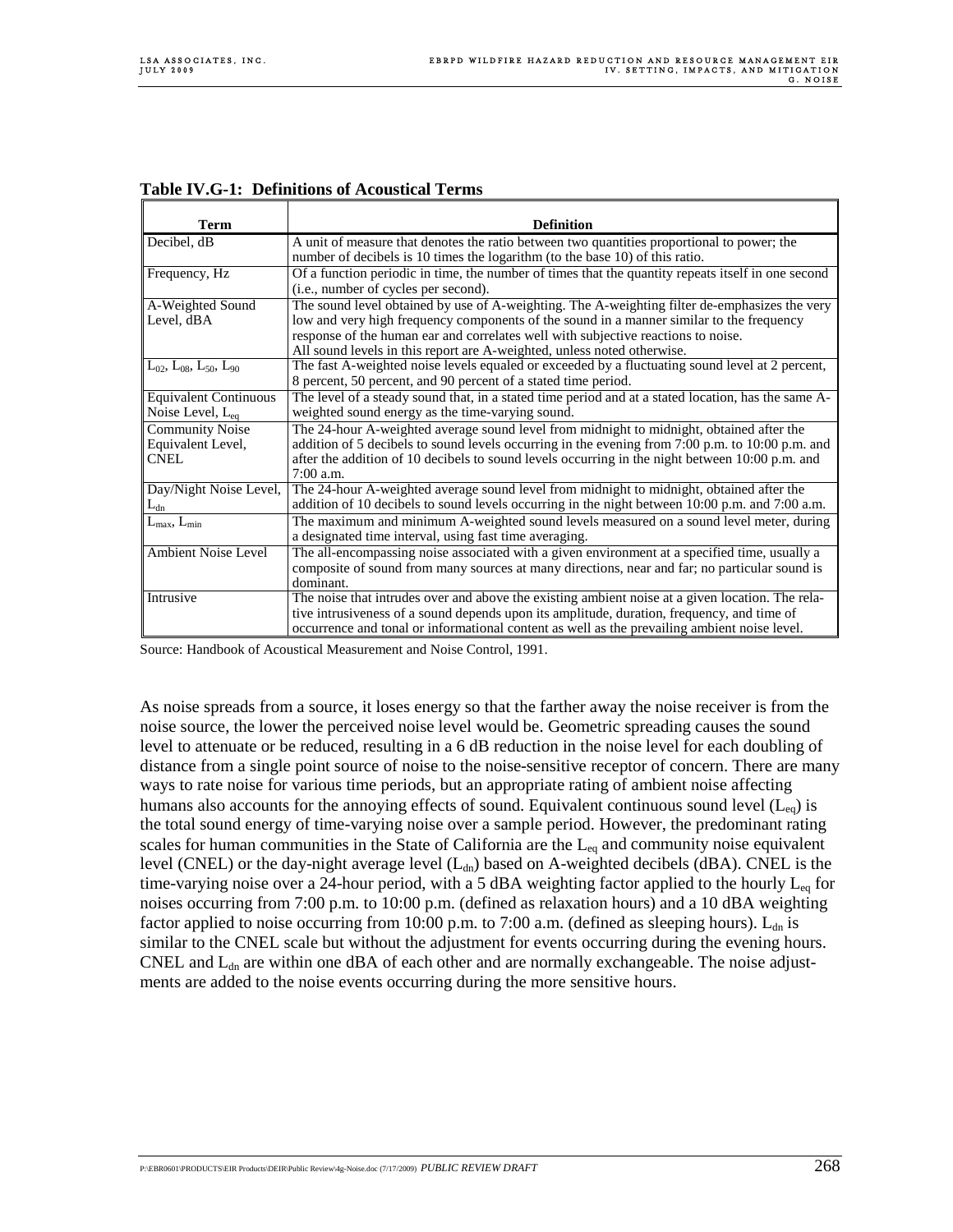|                                                    | A-Weighted                               |                           |
|----------------------------------------------------|------------------------------------------|---------------------------|
| <b>Noise Source</b>                                | <b>Sound Level in</b><br><b>Decibels</b> | <b>Noise Environments</b> |
| Near Jet Engine                                    | 140                                      | Deafening                 |
| Civil Defense Siren                                | 130                                      | Threshold of Pain         |
| <b>Hard Rock Band</b>                              | 120                                      | Threshold of Feeling      |
| Accelerating Motorcycle at a few feet away         | 110                                      | Very Loud                 |
| Pile Driver; Noisy Urban Street/Heavy City Traffic | 100                                      | Very Loud                 |
| Ambulance Siren; Food Blender                      | 95                                       | Very Loud                 |
| Garbage Disposal                                   | 90                                       | Very Loud                 |
| Freight Cars; Living Room Music                    | 85                                       | Loud                      |
| Pneumatic Drill; Vacuum Cleaner                    | 80                                       | Loud                      |
| <b>Busy Restaurant</b>                             | 75                                       | Moderately Loud           |
| Near Freeway Auto Traffic                          | 70                                       | Moderately Loud           |
| Average Office                                     | 60                                       | Moderate                  |
| Suburban Street                                    | 55                                       | Moderate                  |
| Light Traffic; Soft Radio Music in Apartment       | 50                                       | Quiet                     |
| Large Transformer                                  | 45                                       | Quiet                     |
| Average Residence Without Stereo Playing           | 40                                       | Faint                     |
| Soft Whisper                                       | 30                                       | Faint                     |
| <b>Rustling Leaves</b>                             | 20                                       | Very Faint                |
| Human Breathing                                    | 10                                       | Very Faint                |

| Table IV.G-2: Typical A-Weighted Sound Levels |  |
|-----------------------------------------------|--|
|                                               |  |

Source: Compiled by LSA Associates, Inc., 2008.

Other noise rating scales of importance used when assessing the annoyance factor include the maximum noise level  $(L_{max})$ , which is the highest exponential time-averaged sound level that occurs during a stated time period. The noise environments discussed in this analysis are specified in terms of maximum levels denoted by  $L_{\text{max}}$  for short-term noise impacts.  $L_{\text{max}}$  reflects peak operating conditions and addresses the annoying aspects of intermittent noise.

**b. Characteristics of Groundborne Vibration.** Vibrating objects in contact with the ground radiate vibration waves through various soil and rock strata to the foundations of nearby buildings. As the vibration propagates from the foundation throughout the remainder of the building, the vibration of floors and walls may cause perceptible vibration from the rattling of windows or a rumbling noise. The rumbling sound caused by the vibration of room surfaces is called groundborne noise. When assessing annoyance from groundborne noise, vibration is typically expressed as root mean square (rms) velocity in units of decibels of 1 micro-inch per second. To distinguish vibration levels from noise levels, the unit is written as "VdB." Human perception to vibration starts at levels as low as 67 VdB and sometimes lower. Annoyance due to vibration in residential settings starts at approximately 70 VdB. Groundborne vibration is almost never annoying to people who are outdoors. Although the motion of the ground may be perceived, without the effects associated with the shaking of the building, the motion does not provoke the same adverse human reaction.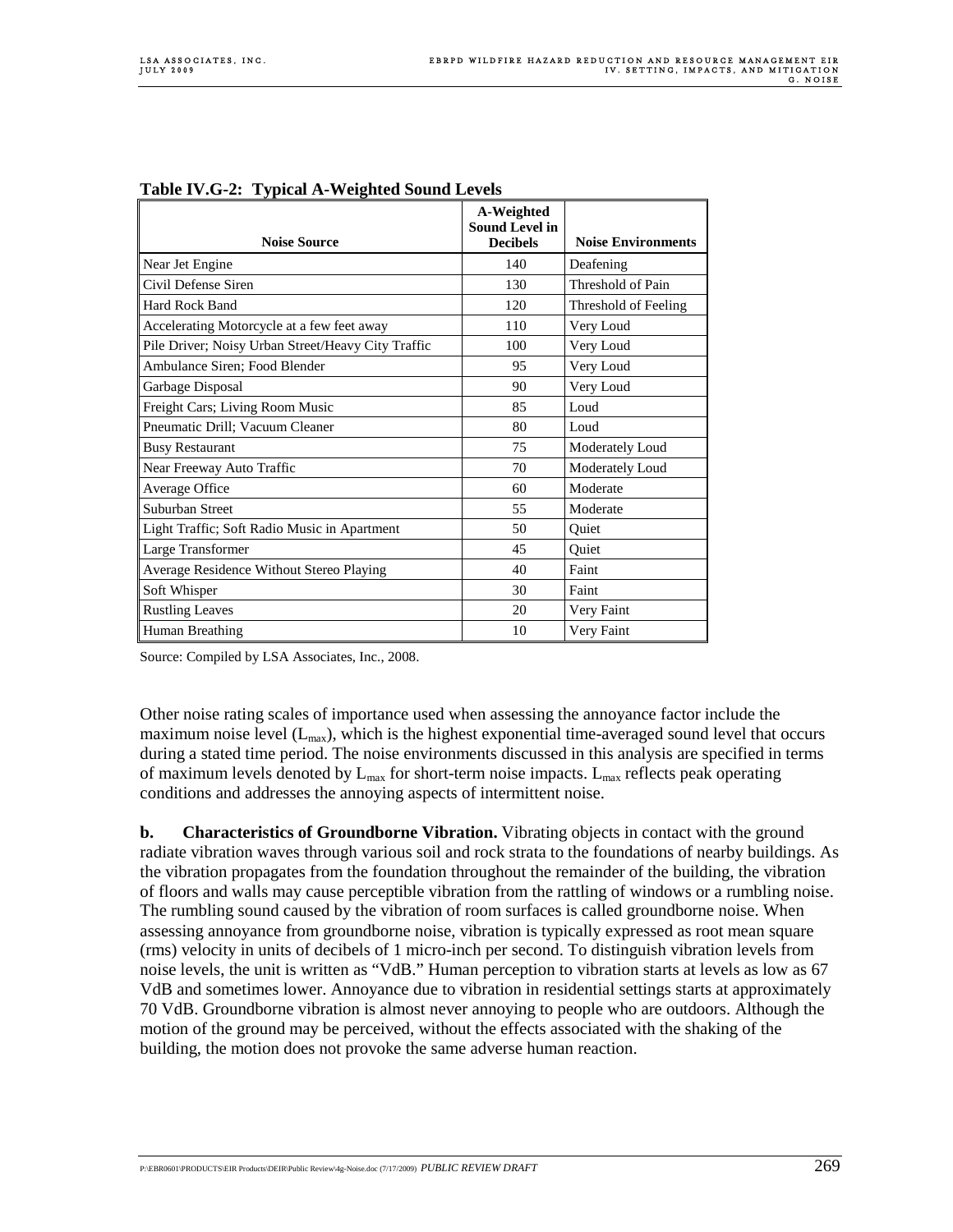In extreme cases, excessive groundborne vibration has the potential to cause structural damage to buildings. Common sources of groundborne vibration include trains and construction activities such as blasting, pile driving and operating heavy earthmoving equipment.

**c. Noise Regulatory Framework**. The following section provides brief discussions of the regulatory framework related to noise.

 **(1) U.S. Environmental Protection Agency (EPA)**. In 1972 Congress enacted the Noise Control Act. This act authorized the EPA to publish descriptive data on the effects of noise and establish levels of sound "requisite to protect the public welfare with an adequate margin of safety." These levels are separated into health (hearing loss levels) and welfare (annoyance levels), as shown in Table IV.G-3. The EPA cautions that these identified levels are not standards because they do not take into account the cost or feasibility of the levels. For protection against hearing loss, 96 percent of the population would be protected if sound levels are less than or equal to a  $L_{eq}$  (24) of 70 dBA. The " $(24)$ " signifies a L<sub>eq</sub> duration of 24 hours. The EPA activity and interference guidelines are designed to ensure reliable speech communication at about 5 feet in the outdoor environment. For outdoor and indoor environments, interference with activity and annoyance should not occur if levels do not exceed 55 dBA and 45 dBA, respectively.

The noise effects associated with an outdoor  $L_{dn}$  of 55 dBA are summarized in Table IV.G-4. At 55  $dBA L<sub>dn</sub>$ , 95 percent sentence clarity (intelligibility) may be expected at 3.5 meters and no community reaction. However, 1 percent of the population may complain about noise at this level and 17 percent may indicate annoyance.

For the purposes of this EIR, the EPA findings provide a more complete understanding of the issue of noise as well as a context in which to evaluate the proposed project.

 **(2) National Environmental Policy Act.**  The National Environmental Policy Act (NEPA) is a federal law that establishes environmental policy for the nation, provides an interdisciplinary

| Table IV.G-3: Summary of EPA Noise Levels |  |
|-------------------------------------------|--|
|-------------------------------------------|--|

| <b>Effect</b>                                          | Level                   | Area                                                                                                                                                          |
|--------------------------------------------------------|-------------------------|---------------------------------------------------------------------------------------------------------------------------------------------------------------|
| Hearing loss                                           | $L_{eq}(24) \leq 70$ dB | All areas.                                                                                                                                                    |
| Outdoor<br>activity inter-<br>ference and<br>annoyance | $L_{dn} \leq 55$ dB     | Outdoors in residential<br>areas and farms and<br>other outdoor areas<br>where people spend<br>widely varying<br>amounts of time and<br>other places in which |
|                                                        | $L_{eq}(24) \leq 55$ dB | quiet is a basis for use.<br>Outdoor areas where<br>people spend limited<br>amounts of time, such<br>as school yards, play-<br>grounds, etc.                  |
| Indoor activity<br>interference                        | $L_{eq} \leq 45$ dB     | Indoor residential<br>areas.                                                                                                                                  |
| and annoyance                                          | $L_{eq}(24) \leq 45$ dB | Other indoor areas<br>with human activities<br>such as schools, etc.                                                                                          |

Source: U.S. Environmental Protection Agency. "Information on Levels of Environmental Noise Requisite to Protect Public Health and Welfare with an Adequate Margin of Safety." March 1974.

| Type of Fffects              | Mognitude of Fffeet |                                                 |  |
|------------------------------|---------------------|-------------------------------------------------|--|
| <b>Exposed to 55 dB CNEL</b> |                     |                                                 |  |
|                              |                     | Table TV.G-4: Summary of Human Effects in Areas |  |

**Table IV.G-4: Summary of Human Effects in Areas** 

| <b>Type of Effects</b> | <b>Magnitude of Effect</b>                    |
|------------------------|-----------------------------------------------|
| Speech-Indoors         | 100 percent sentence intelligibility (aver-   |
|                        | age) with a 5 dB margin of safety.            |
| Speech-Outdoors        | 100 percent sentence intelligibility (aver-   |
|                        | age) at 0.35 meters.                          |
|                        | 99 percent sentence intelligibility (average) |
|                        | at 1.0 meters.                                |
|                        | 95 percent sentence intelligibility (average) |
|                        | at 3.5 meters.                                |
| Average Commu-         | None evident; 7 dB below level of signifi-    |
| nity Reaction          | cant complaints and threats of legal action   |
|                        | and at least 16 dB below "vigorous action."   |
| Complaints             | 1 percent dependent on attitude and other     |
|                        | non-level related factors.                    |
| Annoyance              | 17 percent dependent on attitude and other    |
|                        | non-level related factors.                    |
| <b>Attitude Toward</b> | Noise essentially the least important of      |
| Area                   | various factors.                              |

Source: U.S. Environmental Protection Agency, "Information on Levels of Environmental Noise Requisite to Protect Public Health and Welfare with an Adequate Margin of Safety." March 1974.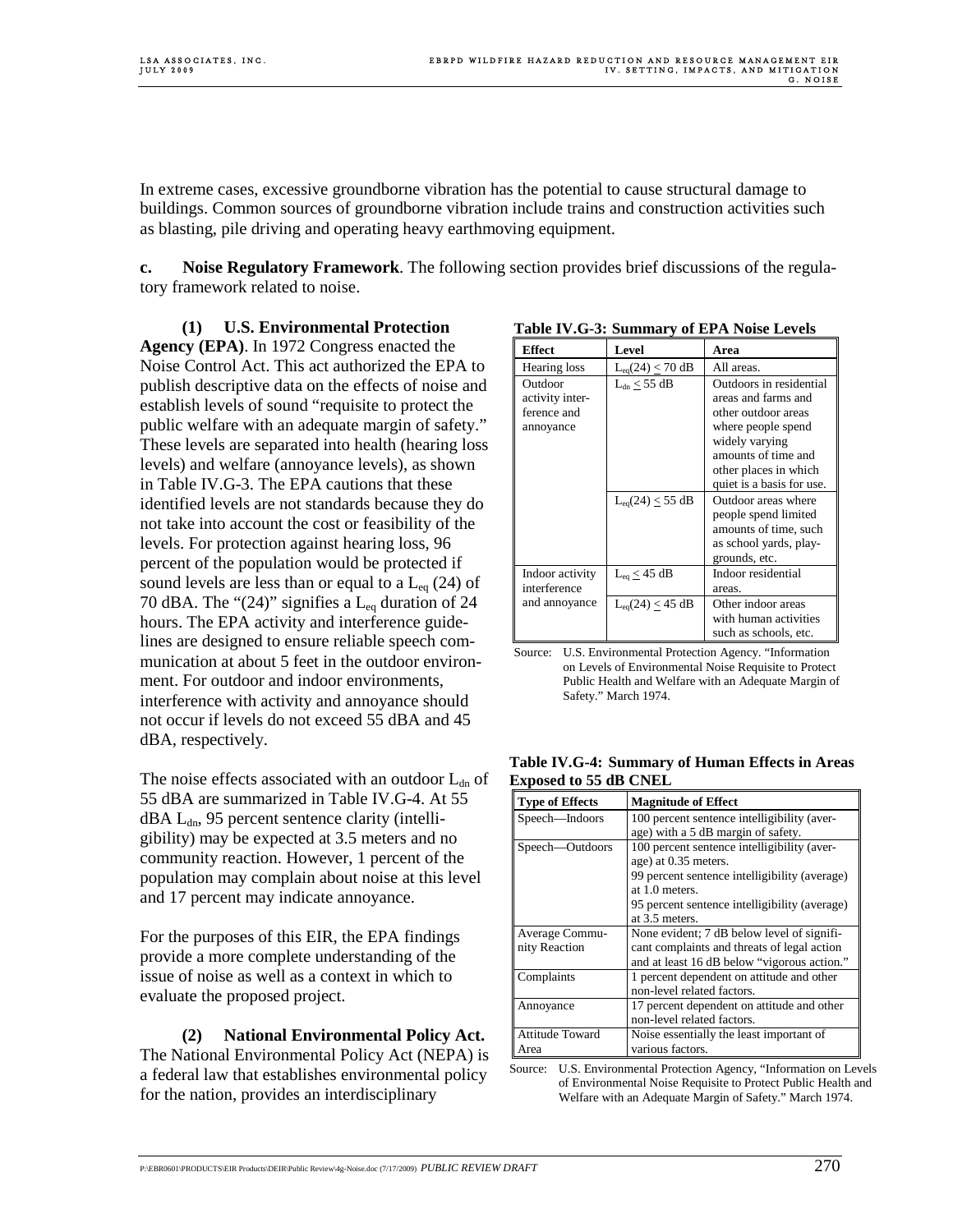framework for federal agencies to prevent environmental damage, and contains action-forcing procedures to ensure that federal agency decision makers take environmental factors into account. Under NEPA, potential adverse impacts and measures to mitigate these impacts must be identified, including the identification of impacts for which no mitigation or only partial mitigation is available.

 **(3) State of California.** The State of California has established regulations that help prevent adverse impacts to occupants of buildings located near noise sources. Referred to as the "State Noise Insulation Standard," it requires buildings to meet performance standards through design and/or building materials that would offset any noise source in the vicinity of the receptor. These requirements are found in the California Code of Regulations, Title 24 (known as the Building Standards Administrative Code), Part 2 (known as the California Building Code), Appendix Chapters 12 and 12A. The State has also established land use compatibility guidelines for determining acceptable noise levels for specified land uses. The State's land use compatibility guidelines are shown in Table IV.G-5 below.

**d. Overview of the Existing Noise Environment**. The Study Area comprises primarily open space land uses, although at various points it is bordered by urban land uses and is therefore influenced by surrounding or adjacent noise sources. Generally, the ambient noise environment in the parks is characterized by natural noise sources such as wind, birds, and domestic and wild animals. Existing human-generated noise sources which affect the ambient noise environment throughout the Study Area are described below.

**(1) Existing Traffic Noise**. The amount of traffic-related noise throughout the Study Area varies according to many factors, such as volume of traffic on roadways, vehicle mix (percentage of cars, trucks and buses), average traffic speed, and distance of park areas from the roadway. Portions of the Study Area are located near major roadway noise sources including Interstate 580 (I-580), Interstate 880 (I-880), Interstate 80 (I-80), State Route 24, and State Route 13. However, the majority of the Study Area is not located near major roadway noise sources.

**(2) Existing Stationary Noise**. Commercial noise sources are located within and adjacent to various portions of the Study Area and include restaurant and commercial noise sources such as parking lot and delivery truck activities, compressors, and exhaust fans. Other existing stationary noise sources within the Study Area include active recreational use areas as well as equipment operation associated with park maintenance, such as brush clearing and landscaping.

**Existing Aircraft Noise**. While occasional aircraft-related noise is audible at various points throughout the Study Area, the area is not located within an airport land use plan. In addition, the Study Area is not located within the vicinity of a private airstrip. Therefore, implementation of the Plan would not expose people working in the Study Area to excessive noise levels associated with airport operations.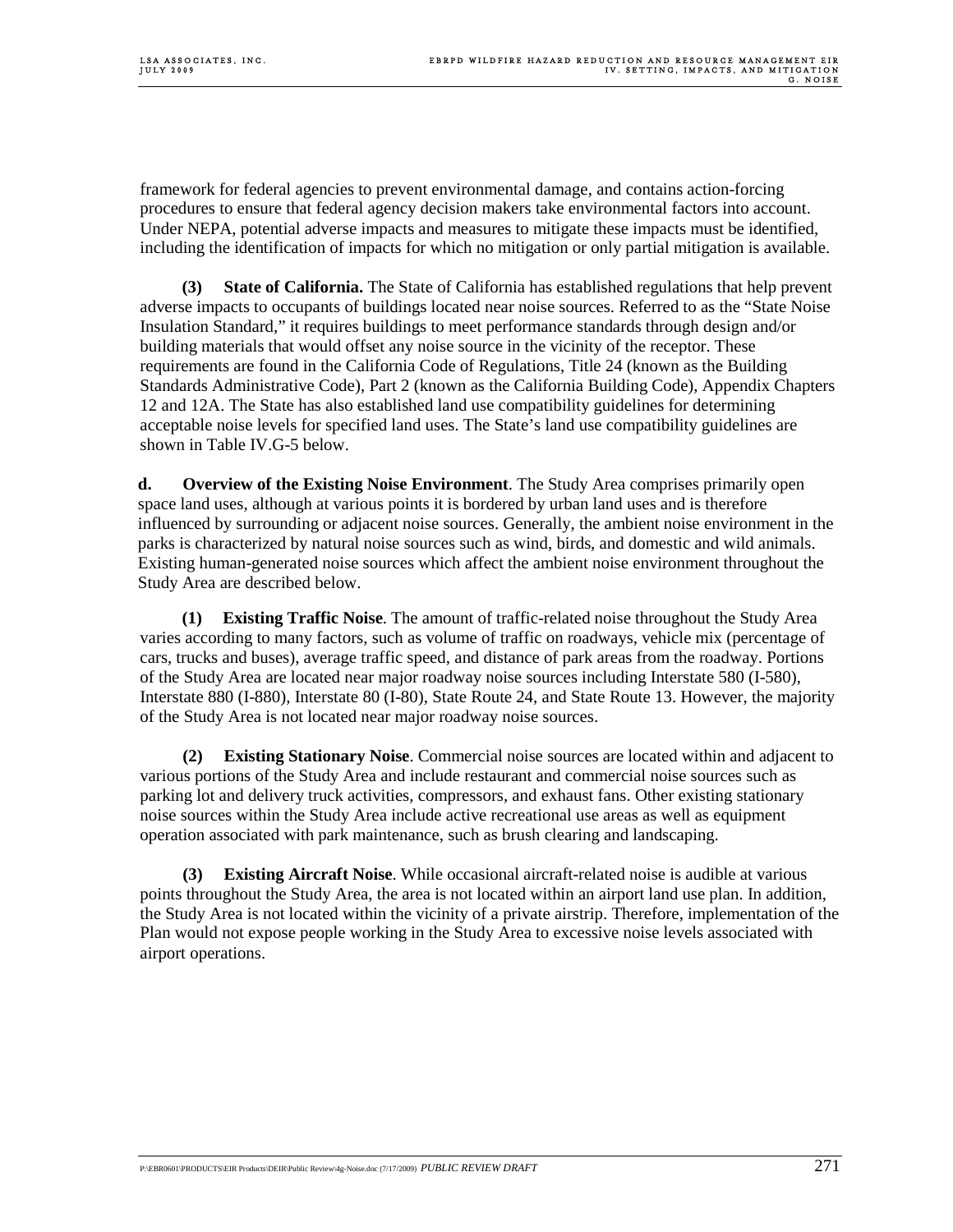| <b>Table IV.G-5: State Land Use Compatibility Guidelines</b> |  |  |
|--------------------------------------------------------------|--|--|
|                                                              |  |  |

| <b>Land Use Category</b>                                                              | <b>Community Noise Exposure</b><br>$L_{dn}$ or CNEL, $dB$ |    |    |    |    |    |    |                                                                                                                                                                                                   |
|---------------------------------------------------------------------------------------|-----------------------------------------------------------|----|----|----|----|----|----|---------------------------------------------------------------------------------------------------------------------------------------------------------------------------------------------------|
|                                                                                       |                                                           | 55 | 60 | 65 | 70 | 75 | 80 | <b>INTERPRETATION:</b>                                                                                                                                                                            |
| <b>Residential - Low Density</b><br>Single Family, Duplex,<br><b>Mobile Homes</b>     |                                                           |    |    |    |    |    |    | <b>Normally Acceptable</b>                                                                                                                                                                        |
| <b>Residential -</b><br>Multi. Family                                                 |                                                           |    |    |    |    |    |    | Specified land use is satisfactory,<br>based upon the assumption that any<br>buildings involved are of normal<br>conventional construction, without<br>any special noise insulation               |
| <b>Transient Lodging -</b><br><b>Motels, Hotels</b>                                   |                                                           |    |    |    |    |    |    | requirements.                                                                                                                                                                                     |
| Schools, Libraries,<br>Churches, Hospitals,<br><b>Nursing Homes</b>                   |                                                           |    |    |    |    |    |    | <b>Conditionally Acceptable</b><br>New construction or development<br>should be undertaken only after a<br>detailed analysis of the noise reduction                                               |
| <b>Auditoriums, Concert</b><br><b>Halls, Amphitheaters</b>                            |                                                           |    |    |    |    |    |    | requirements is made and needed<br>noise insulation features included in<br>the design. Conventional construction,<br>but with closed windows and fresh air<br>supply systems or air conditioning |
| Sports Arena, Outdoor<br><b>Spectator Sports</b>                                      |                                                           |    |    |    |    |    |    | will normally suffice.                                                                                                                                                                            |
| Playgrounds,<br><b>Neighborhood Parks</b>                                             |                                                           |    |    |    |    |    |    | <b>Normally Unacceptable</b><br>New construction or development<br>should generally be discouraged. If<br>new construction or development does                                                    |
| <b>Golf Courses, Riding</b><br><b>Stables, Water</b><br><b>Recreation, Cemeteries</b> |                                                           |    |    |    |    |    |    | proceed, a detailed analysis of the<br>noise reduction requirements must be<br>made and needed noise insulation<br>features included in the design.                                               |
| <b>Office Buildings, Business</b><br><b>Commercial and</b><br>Professional            |                                                           |    |    |    |    |    |    | <b>Clearly Unacceptable</b>                                                                                                                                                                       |
| Industrial, Manufacturing,<br><b>Utilities, Agriculture</b>                           |                                                           |    |    |    |    |    |    | New construction or development<br>should generally not be undertaken.                                                                                                                            |

Source: Governor's Office of Planning and Research. 2003 General Plan Guidelines.

### **2. Impacts and Mitigation Measures**

The following section analyzes the potential noise impacts from implementation of the Plan. Criteria of significance used to determine the severity of these potential impacts are discussed first, followed by those impacts that would likely be considered less-than-significant based on the data and analysis included in this report. Potentially significant impacts are then described.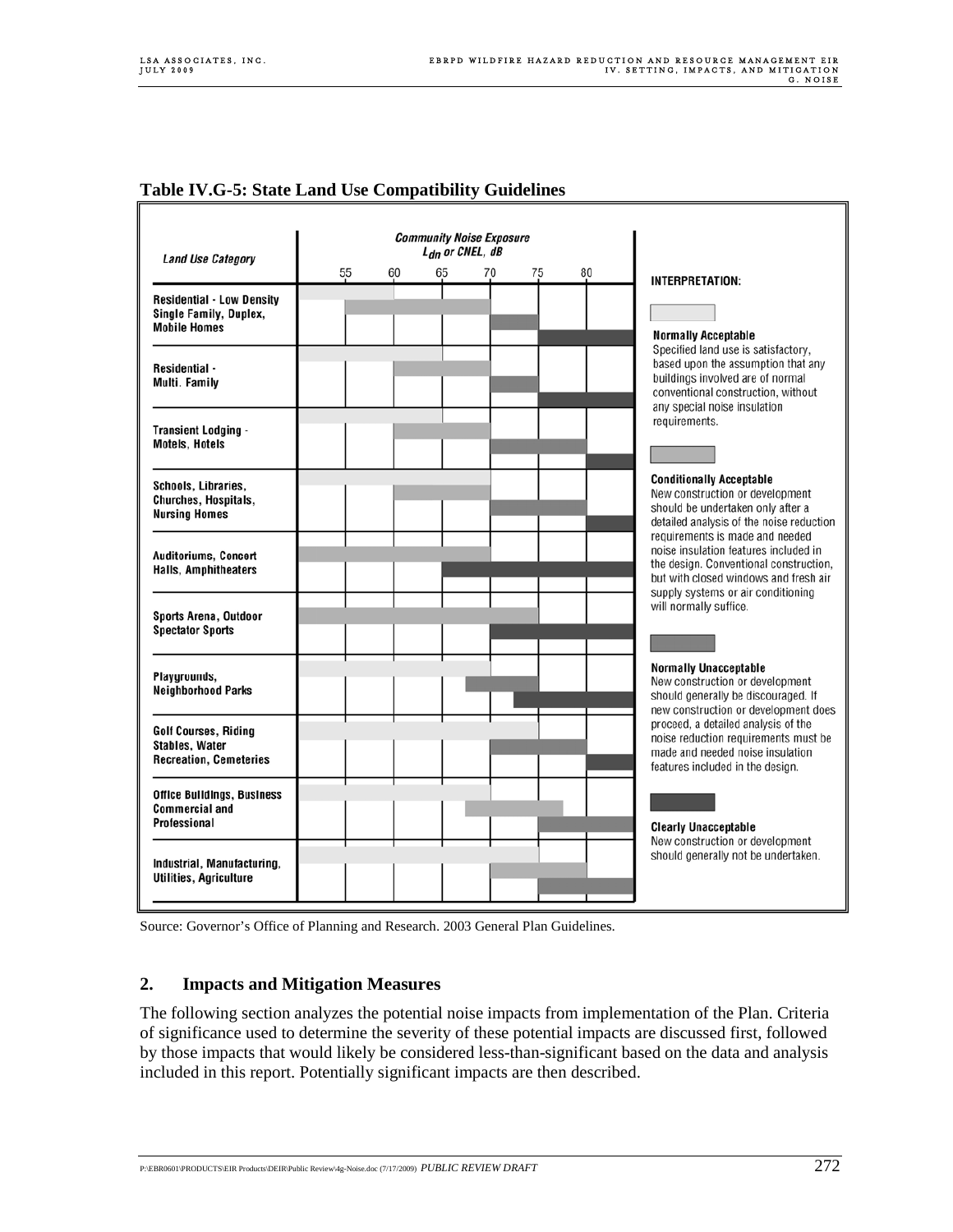- **a. Criteria of Significance**. The project would result in a significant noise impact if it would:
- Expose persons to or generate noise levels in excess of standards established in local noise ordinances or applicable standards of other agencies.
- Result in a substantial permanent increase or a substantial temporary or periodic increase in ambient noise levels in the Study Area's vicinity above levels existing without the project.
- Expose persons to or generate excessive ground-borne vibration or ground-borne noise levels.

**b. Less-Than-Significant Noise Impacts**. The less-than-significant noise effects associated with implementation of the Plan are described below.

**(1) Operational Noise Impacts.** Implementation of the proposed Plan would be expected to generate short-term, temporary increases in the ambient noise level throughout the Study Area.

Two types of short-term noise impacts could occur during fuel reduction activity phases of the proposed project. First, clearing crew commutes and the transport of mechanical equipment to the various activity sites would incrementally increase noise levels on access roads in the Study Area's vicinity. Although there would be a relatively high single event noise exposure potential causing an intermittent noise nuisance (passing trucks at 50 feet would generate up to a maximum of 86 dBA  $L_{\text{max}}$ ), the effect on longer-term (hourly or daily) ambient noise levels would be very small. Therefore, impacts associated with worker commute and equipment transport to fuel reduction sites would be less than significant.

The second type of short-term noise impact is related to noise generated during fuel reduction activities. Certain fuel reduction methods proposed by the Plan (such as the use of mechanical equipment to remove vegetation or the use of grazing animals) would result in the short-term generation of noise above ambient levels while these activities are taking place. Proposed fuel reduction treatment methods include hand labor treatments, mechanical treatments, chemical treatments, prescribed burning, and grazing. Of these fuel reduction methods, hand labor and mechanical treatments would be the primary sources for noise impacts associated with project implementation.

Hand labor is a fuel reduction treatment technique that uses tools such as shovels, Pulaski hoes,

McLeod fire tools, weed whips (potentially using different blades according to materials being treated) and "weed wrenches" (tools that pull both shrub and root system out), chain saws, hand saws, machetes, pruning shears, and loppers. Chippers are often used in conjunction with hand labor to process cut materials into mulch for onsite disposal.

Mechanical fuel reduction treatments could involve the use of tractors, backhoes, and graders, depending on terrain and the type and amount of fuel reduction necessary. As shown in Table IV.G-6, sound levels of

| Table IV.G-6:                          | <b>Typical Mechanical Equipment</b> |
|----------------------------------------|-------------------------------------|
| Maximum Noise Levels, L <sub>max</sub> |                                     |

|                          | Range of<br><b>Maximum Sound</b><br><b>Levels</b> | <b>Suggested</b><br><b>Maximum Sound</b><br><b>Levels for Analysis</b> |
|--------------------------|---------------------------------------------------|------------------------------------------------------------------------|
| <b>Type of Equipment</b> | (dBA at 50 feet)                                  | (dBA at 50 feet)                                                       |
| Scrapers                 | 83 to 91                                          | 87                                                                     |
| <b>Haul Trucks</b>       | 83 to 94                                          | 88                                                                     |
| Dozers                   | 85 to 90                                          | 88                                                                     |
| <b>Tractors</b>          | 77 to 82                                          | 80                                                                     |
| <b>Front-End Loaders</b> | 86 to 90                                          | 88                                                                     |
| Chain Saw - gasoline     | 72 to 88                                          | 85                                                                     |
| Trucks                   | 81 to 87                                          | 85                                                                     |

Source: Bolt, Beranek & Newman, 1987. *Noise Control For Buildings And Manufacturing Plants.*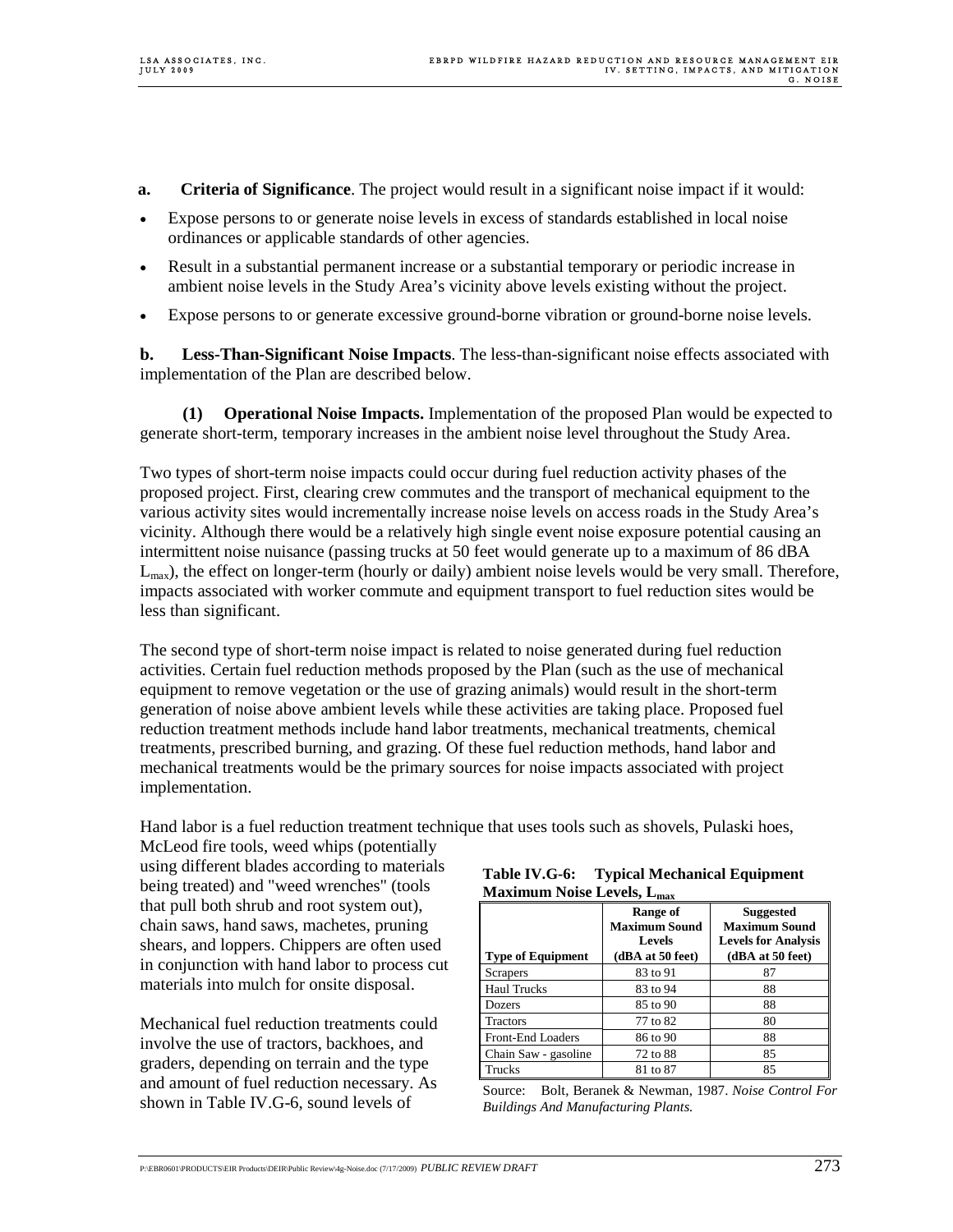typical mechanized equipment (e.g., backhoes, tractors, and trucks) range from approximately 72 to 94 decibels at 50 feet from the source. An increase in noise level would primarily be experienced close to the noise source. The magnitude of these impacts would depend on the type of activity, the noise level generated by various pieces of equipment, the duration of the activity, and the distance between the noise source and the receiver. During vegetation clearing operations, it is EBRPD protects the public's health and safety by restricting public access to the activity areas through the use of signs and barriers which would also allow for a noise attenuation buffer.

Prolonged loud mechanical noise could also disturb nesting birds, resulting in nesting failure and/or nest abandonment. Chapter IV, Fuel Reduction Methods of the Plan contains a discussion of timing considerations for fuel reduction activities and Table IV-1 identifies those months of the year when particular practices may need to be implemented (e.g., pre-treatment nesting surveys or avoidance of nests or breeding habitat) to avoid adverse affects to special-status species or protected nesting birds known to occur in the Study Area. Additionally, implementation of Mitigation Measure BIO-2 that requires that nest surveys be conducted within 15 days prior to treatment if performed during the nesting season (February-July) and deemed necessary by the pre-assessment survey to locate and avoid protected nesting birds would reduce noise impacts on nesting bird species to a less-thansignificant level.

The District's ongoing policy is to require that vegetation management and clearing activities be limited to the hours between 8:00 a.m. and 5:00 p.m. and only occur on weekdays.<sup>1,2</sup> In addition, the short-term nature of most fuel reduction activities means that these activities would only occur in one location for a short period, such as a few days or one week, before moving to a different location. Thus any sensitive receptors would be exposed to mechanical equipment noise for only a short period of time while fuel reduction activities occurred in the vicinity. Therefore, noise in excess of existing standards from mechanical equipment and noise impacts associated with fuel reduction activities identified in the Plan resulting in temporary increases in ambient noise levels would be temporary and generally less-than-significant.

**(2) Groundborne Vibration and Noise Impacts.** Implementation of the Plan would not result in any permanent groundborne vibration or groundborne noise sources within the Study Area. Therefore, no permanent groundborne noise and vibration impacts would occur, and no mitigation would be required.

Fuel reduction activities resulting from implementation of the Plan may include the use of heavy equipment such as bulldozers, off-road trucks, and tractors. As shown in Table IV.G-7, typical groundborne vibration levels measured at a distance of 50 feet from heavy mechanical equipment in full operation, such as large bulldozers, can range up to approximately 87 VdB. These vibration levels at this distance are well below the damage

#### **Table IV.G-7: Typical Vibration Source Levels for Construction Equipment**

| Equipment       | Approximate<br>VdB at 25 feet |
|-----------------|-------------------------------|
| Large bulldozer |                               |
| Loaded trucks   | 86                            |
| Small bulldozer |                               |

Source: Federal Transit Administration, 2006. *Transit Noise and Vibration Impact Assessment.* May.

 $\frac{1}{1}$  $^1$  EBRPD, 2007. Bid Documents: East Bay Hills Tree Removal Project, Contract Number: 153M-07-755. Technical Specifications 5.5. September.

<sup>&</sup>lt;sup>2</sup> EBRPD, 2007. Bid Documents: East Bay Hills Vegetation Clearance and Fire Hazard Reduction Services Project, Exhibit A. December.